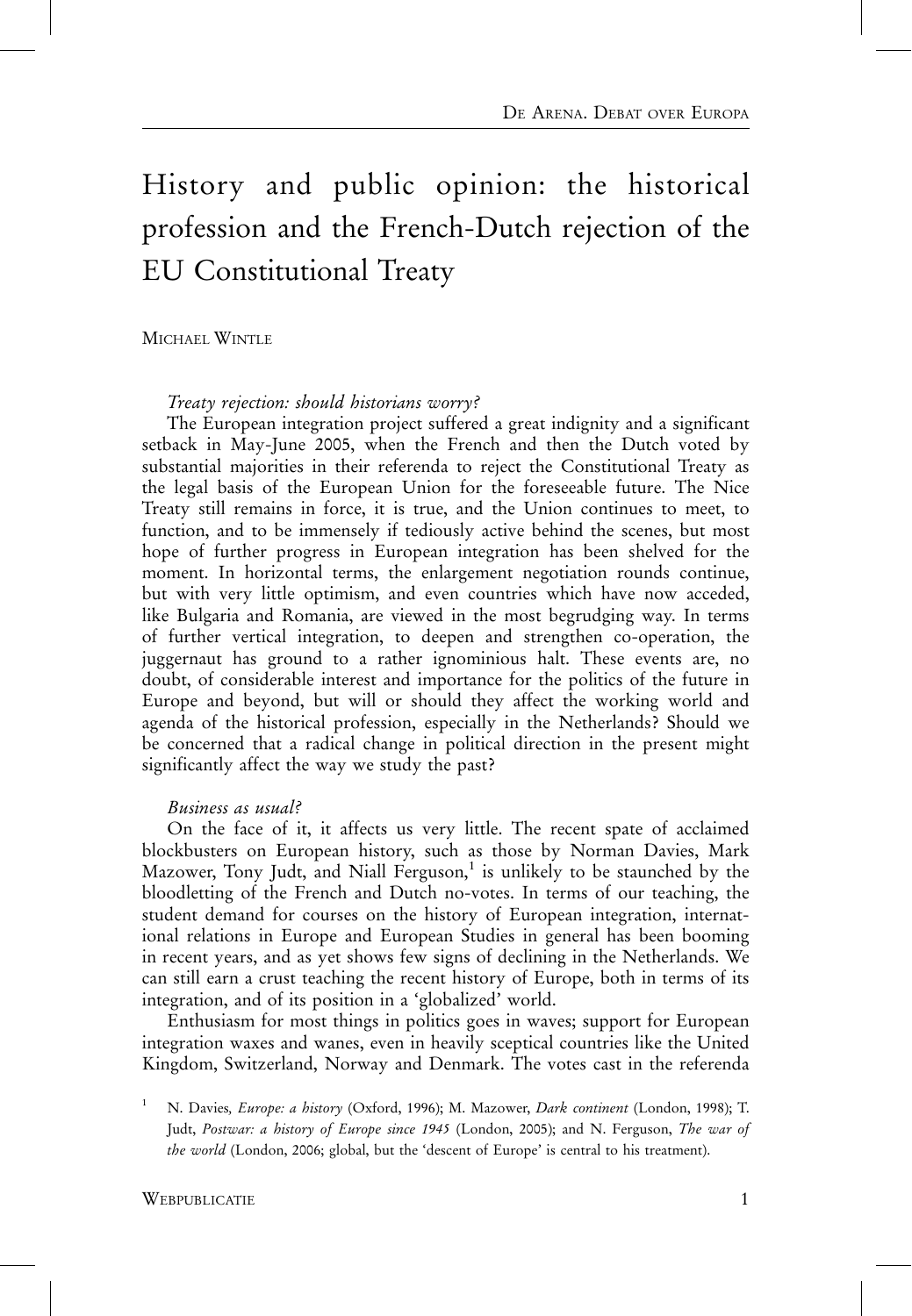# MICHAEL WINTLE

in France and the Netherlands were decisive, but not overwhelming: they were not landslides, many people did not vote at all, and it seems quite likely that those who did were voting more against their political elites than against European integration.<sup>2</sup> In the Dutch general election of November 2006, 'Europe' was not an issue. A significant number of countries have already ratified the treaty, whether by referendum or by parliamentary vote: there is evidently support in the EU for the treaty, and the force of the blow dealt by the Dutch and French votes is primarily symbolic. Perhaps the pendulum will swing back again quite soon. But again, what business is this of historians? Why did the editors of BMGN commission pieces on the subject from myself and others? Should I really, as a historian of Europe, and as a university teacher heavily involved in European Studies, be re-evaluating my professional agenda?

## Debunking 'bad' history

One can think of other events, such as the Holocaust, the beginning or the end of the Cold War, or '9/11', which clearly have more impact on everyone, including historians. Nonetheless, the setbacks represented by the referenda of mid-2005 do have at least some effects on the profession, and it is worth enumerating some of them, if only because of the reflexive argument that the more we are aware of the forces acting on us as historians, the better history we shall write.

The votes in questions were political events, and politicians very often use historical arguments when they talk about such events in order to make their points, of whatever political hue. It is always one of the major public functions of the historical profession to debunk bad history, and to lay bare the 'historical' nonsense that many politicians spout. In certain debates it would actually improve the quality of the discourse and of public opinion if more, well supported, historical arguments were aired. In the discussions about the future of European integration, and about a constitutional treaty in particular, it is essential that historians should provide clear evidence about the background to and reasons for the negative votes, to ensure that no-one makes political capital out of twisting the facts. For example, the extent or borders of Europe are very much a moot point: where do Europe's borders lie? Whether Turkey, Russia, Ukraine or even Israel 'belong' to Europe and therefore, potentially, to the EU, depends heavily on historical arguments: at the very least historians should demonstrate that Europe has never been a constant, and that its geographical borders have drifted in and out, especially in the East, and that the whole notion of a continental divide between Asia and Europe is highly questionable.<sup>3</sup> Secondly, historians are always affected by events which change the present, for history is  $-$  in an important sense  $-$  a dialogue between

<sup>2</sup> Amongst many commentaries, see P. Dekker, S. Ederveen, Europese tijden. De publieke opinie over Europa en Arbeidstijden vergeleken en verklaard (The Hague, 2005).

See M. W. Lewis, K. E. Wigen, The myth of continents (Berkeley, 1997); and M. J. Wintle, 'Europe's eastern border: arbitrary beyond description?', in: M. Spiering, et al., eds, De weerspannigheid van de feiten (Hilversum, 2000) 255-268.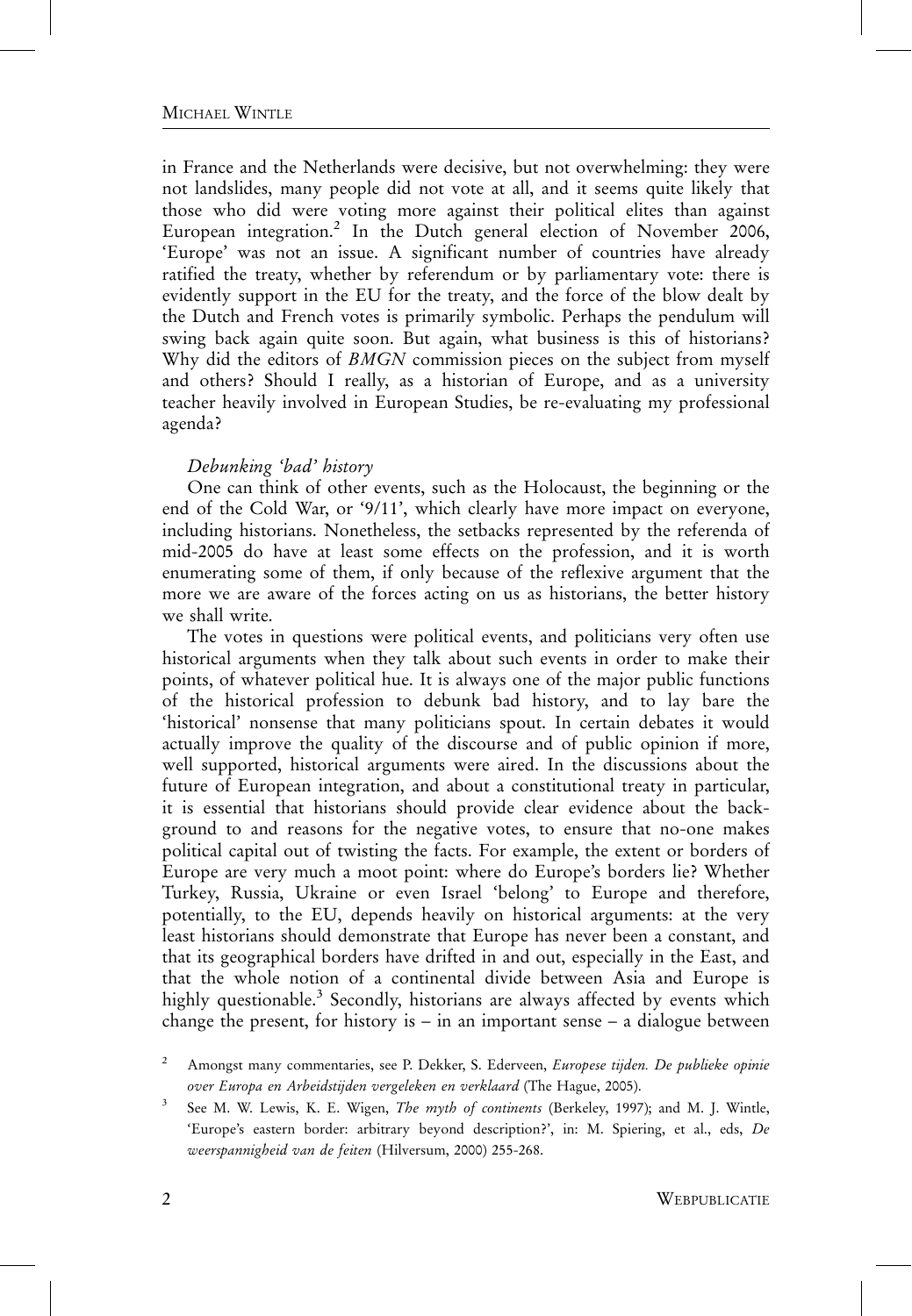present and past, as Benedetto Croce expressed it.<sup>4</sup> If the present changes, then so do the terms of the dialogue. Historians of Europe, and especially of modern Europe, will hardly be able to ignore the check to integration we have recently experienced, and their questions will alter slightly as a result. Thirdly, some of those who control intellectual and financial resources in our profession may well lean towards supporting particular areas of research in the future, because of the events of May-June 2005. It could well be that issues like migration, Turkish political culture, or relations between voters and political elites in France and the Netherlands, receive rather more attention than they have in the past.

More specifically concerning the implications of those events for the work of historians of Europe and of European integration, once again it has been made abundantly clear that there is no such thing as an undivided, single European history. Europe as an idea or a continent or a political organization is always contested and pluriform. Europe seen from France is quite different from Europe seen from Silesia (let alone from Mumbai), and indeed Europe viewed from bourgeois comfort is quite different from Europe as observed from the *banlieue*. There is no single European narrative, and there is at least as much discontinuity as there is continuity in European history.<sup>5</sup> Certainly, any attempt to write European history in a teleological or 'Whiggish' manner as a pre-history of the European Union is almost certain to involve distortion, just as much as would the writing of Dutch history purely in terms of a prehistory of modern, romantic nationalism. A more technical point is that the large numbers of attitude surveys about Europe, most famously those conducted on behalf of the EU in the Eurobarometer series,<sup>6</sup> are in need of reappraisal. They have been carried out now for well over thirty years, and are often now used as a kind of time series of feelings about being or becoming 'European'. They are deployed to support all manner of premises about European integration, for and against, and indeed are very popular as sources for BA and MA dissertations in our universities. Attitude surveys clearly have a place as source material in the social sciences, but they are fraught with methodological difficulties. Certainly they were of little assistance in predicting the no-votes of 2005, and as yet have done little to explain them either. To avoid such surveys being relegated to the 'garbage-in, garbage-out' category of evidence, the historical (and political science) profession needs to be much more careful in conducting them, and in using their results.

#### European and national identity

A final point highlighted by the referenda of 2005 is the use of theories of state formation and particularly of nation formation in assessing the history of European integration. Beginning a generation ago with the work of Charles Tilly<sup> $\prime$ </sup> and others on state formation in the early modern period, and then in a

B. Croce, History: its theory and practice (New York, 1960 [1919]).

<sup>&</sup>lt;sup>5</sup> G. Barraclough, *History in a changing world* (Oxford, 1955) 32-53.

<sup>6</sup> See http://ec.europa.eu/public\_opinion/index\_en.htm, consulted 28 July 2006.

<sup>&</sup>lt;sup>7</sup> E.g. C. Tilly, ed., *The formation of national states in Western Europe* (Princeton, 1975).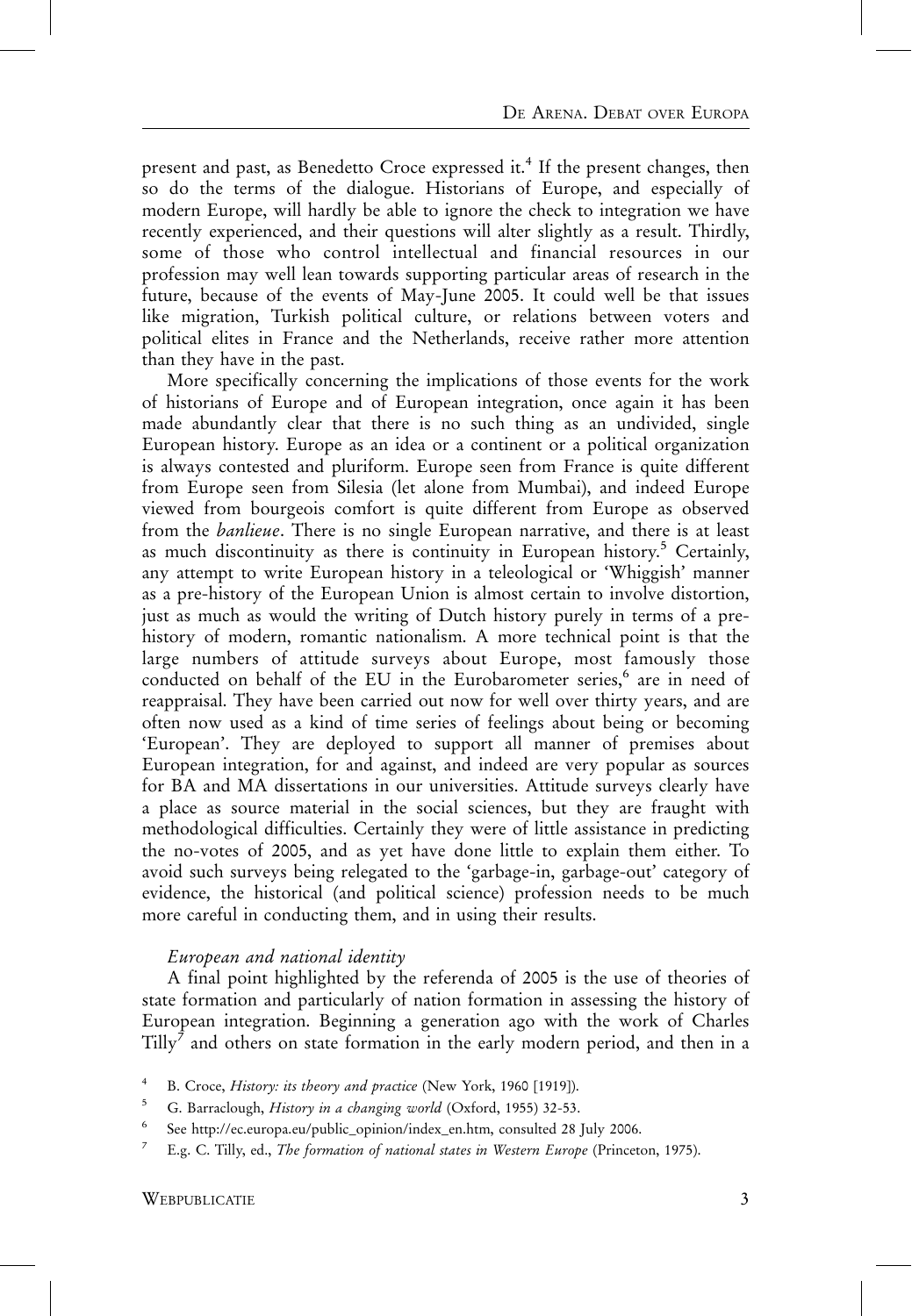# MICHAEL WINTLE

tidal wave of studies about the more recent formation of European nations and the nation states of the nineteenth and twentieth centuries, we now have a situation where the nation, the nation state and national identity are perhaps the most widely used analytical concepts across the family of historical disciplines; the 'cultural turn' in the profession has enhanced their prominence. Almost naturally, then, such analytical tools have been applied at European level too, and in many cases, to one extent or another, European integration is treated in terms of a nation state in the making. European identity is directly compared with national identity, for example,<sup>8</sup> and the processes of institutionalizing the European Communities and then the Union are frequently compared with those which have underpinned the European nation states since the sixteenth century, and especially in the last two centuries. This approach has enormous limitations, and the events of 2005 have brought that home more than ever. First, nation formation, national identity and the growth of the national state in Europe were all essentially nineteenth-century phenomena, and closely linked to that period in terms of economic development in the form of industrialization: for Ernst Gellner, for example, nationalism without industrialization was unthinkable.<sup>9</sup> It is therefore unhistorical, or at least anachronistic, to apply that set of concepts, unadjusted, to a process which has taken place at the end of the twentieth century, some hundred years later, when circumstances and events were completely transformed, not least by three world wars (one of them Cold).<sup>10</sup> Second, by applying the paradigm of the nation to Europe, there is a concomitant assumption that Europe and the nation states are implicitly inimical: that if one makes progress, the other will suffer. Much nationalist rhetoric, supported by some rather essentialist but nonetheless serious academic comment, assumes a zero-sum game in which any increase in feelings of supranational identity must come necessarily at the direct expense of national identity.<sup>11</sup> Third, the nationalistic approach also ignores the interesting fact that the European Union is an utterly unique political construction, with no peers and very few even partial precedents: it is simply very unlike a nation state, or any other modern state form. It deserves analysis on its own terms, not on second-hand ones.

Are these things perhaps more acutely experienced in the Netherlands than elsewhere? After all, the Dutch themselves, along with the French, were directly responsible for pulling the plug. But even more than the French, the Dutch appear to be rather unlikely Eurosceptics.<sup>12</sup> Historically, they have been willing to surrender much of their decision-making (especially in foreign

- <sup>9</sup> E. Gellner, *Nations and nationalism* (Oxford, 1983).
- <sup>10</sup> M. K. Karabalik, 'Application of national identity formation theories to European identity: a comparative historical critique' (MA thesis, European Studies, Universiteit van Amsterdam, 2005).
- <sup>11</sup> Smith, 'National identity'.
- <sup>12</sup> R. Harmsen, M. Spiering, eds, Euroscepticism: party politics, national identity and European integration (Amsterdam, 2004), European Studies, vol. XX.

<sup>8</sup> E.g. A. D. Smith, 'National identity and the idea of European unity', International Affairs, LXVIII (1992) i, 55-76.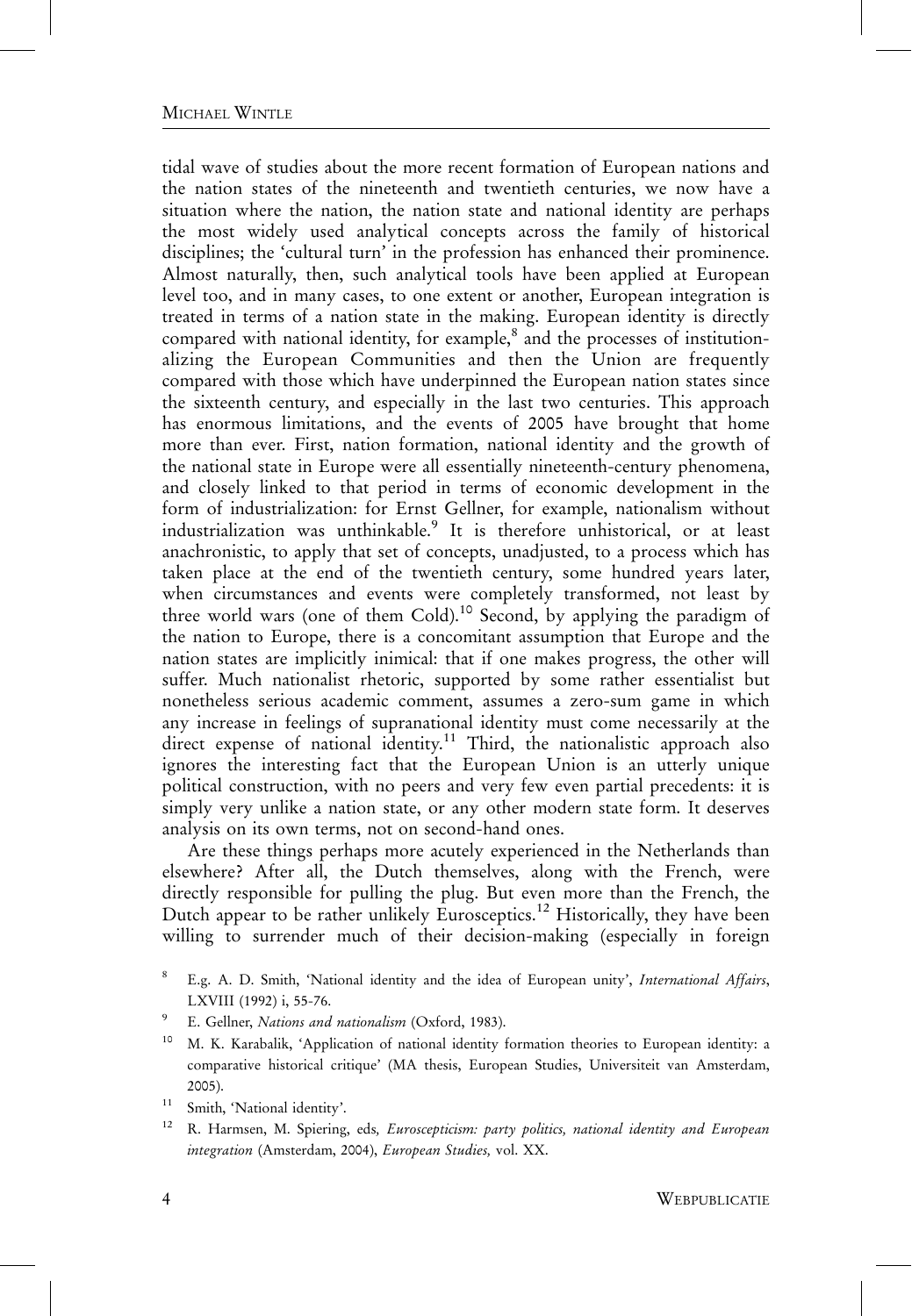affairs) to their elites, and to live with the consequences. There was, it is true, a major democratization of Dutch foreign policy in the 1960s, which coincided with a more general rejection of back-room, cigar-smoke politics, but in many policy spheres the elites were able to reassert their control. Until very recently at least, there was little of that cynical and open distrust of politicians which characterizes some other countries, for example next-door neighbour Belgium, and many others further south in Europe. Most of the elite was and continues to be very much in favour of European integration: only Luxembourg has been more ready to sign away formal parts of its national sovereignty on such a scale. So the change in direction and the undermining of the elites, whether these are temporary or more long-lasting developments, may be cause for concern, and to an extent they will concern historians too, especially in their functions as teachers of students, and informers of public, political opinion. But to the extent that historians are concerned with the past rather than with the present or the future, all of these points of impact which the referenda may have are likely to play a limited role in the agenda-setting of serious historical researchers in the Netherlands, and indeed elsewhere.

## What is Europe?

But that does not mean that we cannot use the occasion to the profession's advantage. The votes against 'Europe' which France and the Netherlands took had at least a whiff of xenophobia about them. Whatever happens to the European integration project in the future, historians should – and I use the tense of exhortation sparingly but consciously – do what they can to minimize that, especially where it means correcting false or distorted 'historical' assertions used in politics. In that connection there is one set of arguments to which I would like to draw particular attention, and they are those which have to do with defining Europe.

Many of the problems which appear to beset Europe, like those of the democratic deficit and enlargement, problems which presumably contributed to the no-votes of 2005, have emphasized the need for a clearer self-definition of the EU. Enlargement has demanded the formulation of membership criteria, while the 'deficit' requires that Europeans be made to feel more a part of the Union and more directly allied to its aims and processes. At various times the concept of European identity has been used to try and solve both these requirements. There have been attempts to develop and define European identity as a set of criteria with which applicant states must comply before becoming eligible for membership, and also as a means of encouraging Europeans to 'identify' more with the Union, and to express their commitment by participating in its democratic processes and supporting its leaders. Identity, then, has been seen as a panacea for these underlying problems besetting the  $ELJ<sub>13</sub>$ 

<sup>13</sup> The argument here follows that in parts of M. J. Wintle, 'Looking outwards: the inclusivity of European identity', in: A. Baum-Ceisig, A. Faber, eds, Soziales Europa? (Wiesbaden, 2005) 63- 76; and idem, 'Identity in the European Union: culture or citizenship?', in: L. Versteegh, et al., eds, De veelzijdige burger (Amsterdam, 2005) 167-174.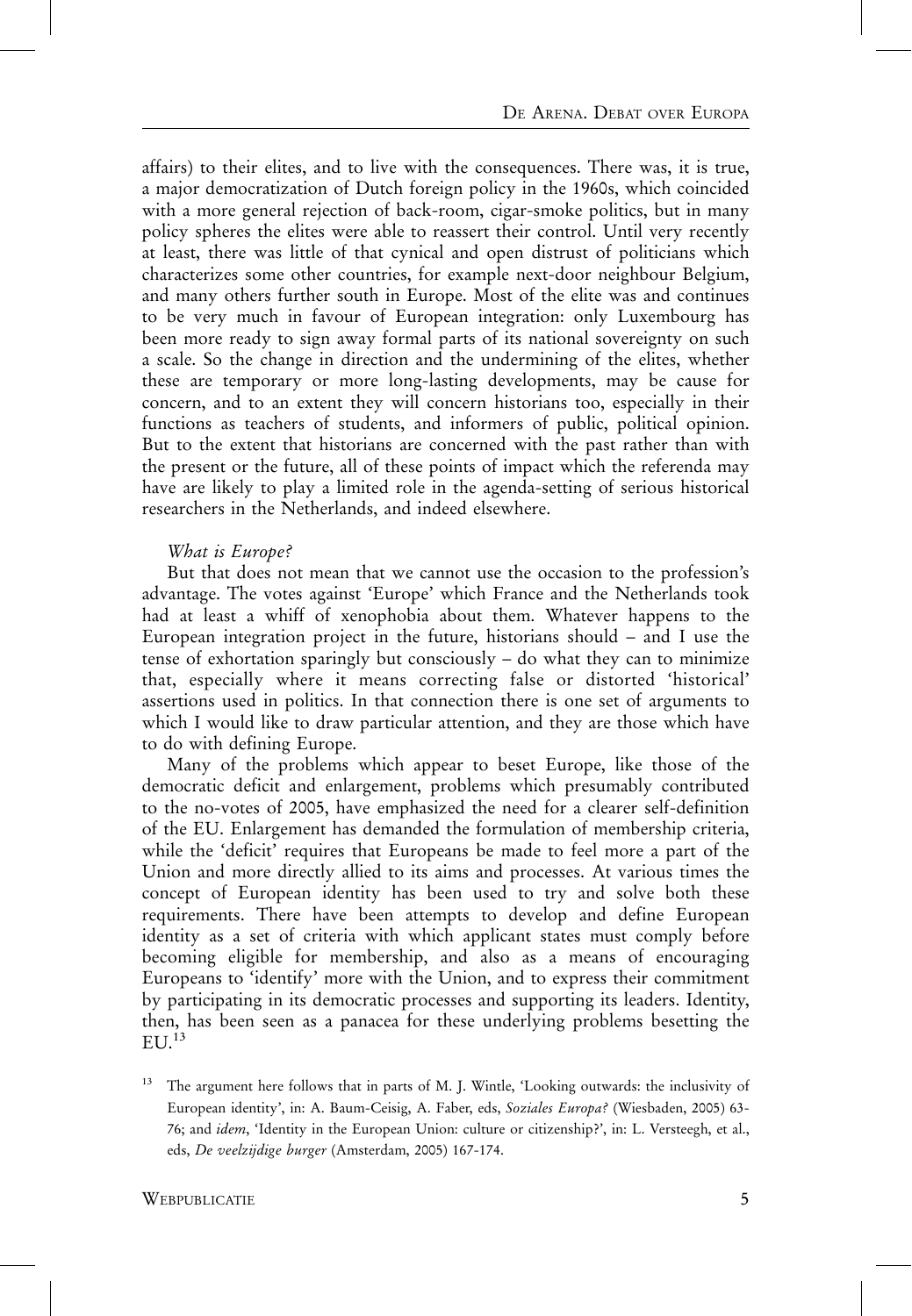# MICHAEL WINTLE

Ideas about a European identity, and the historical research which underpins those ideas, fall into two broad categories: those based on shared citizenship, and those based on shared culture. The first is perhaps best represented by Jürgen Habermas' 'constitutional patriotism', <sup>14</sup> which envisages allegiance to a political culture, to a system of rights and duties as citizens, rather than the second alternative, which seeks to build or reveal a collective identity based on exclusive membership of a cultural community, sharing common origins, history, myths and even ancestry or blood.<sup>15</sup> There is an implied debate about whether support for the EU should be encouraged and expressed in terms of citizenship or culture: is being 'European' a question of political culture in which individuals opt into a set of rules, rights and duties to which they subscribe as participating citizens, or does it rest on a more essentialist and exclusive culture based on shared experiences, traditions and memories? Most of the academic research which underpins the citizenship model is conducted by political scientists, though the social historian Hartmut Kaelble has contributed important work showing how European citizenship has known various phases of growth since the Second World War.<sup>16</sup> There is a European 'public space' of sorts, with its 'Euro-experts', recurring European issues in national political and media debates, and a role for European civil society. Repeatedly in those Eurobarometer polls and surveys about half of Europeans say they have some kind of identification with Europe or the EU, alongside other allegiances. As Kaelble concludes, some progress towards European citizenship has been made. But however desirable a citizenship/ constitution-based approach to European identity might be, it remains seriously underdeveloped.<sup>17</sup> In the mean time, the culture-based, more essentialist approaches are still current, and for the moment inevitable. Most of the contribution by historians to the debate has tended to be here, on the side of European common culture, heritage and history, and this is where the dangers lie, and where vigilance in the profession, enhanced by the French and Dutch apparent denial of that common culture in their referenda, can play an important role.

#### A European culture?

The cultural approach to European identity and its history tends to pose questions such as the following: is European identity not based on membership of a specifically European culture or heritage? Is it possible for an immigrant Asian Muslim, for example, to be or ever become a European? Is it not impossible to be European without abandoning all other cultural allegiances and buying into the exclusive importance of an ancient, Christian, capitalist

<sup>16</sup> H. Kaelble, 'European symbols, 1945-2000: concept, meaning and historical change', in: L. Passerini, ed., Figures d'Europe: images and myths of Europe (Brussels, 2003) 47-61.

<sup>14</sup> E.g. J. Habermas, 'Citizenship and national identity: some reflections on the future of Europe', Praxis International, XII (1992) i, 1-19.

<sup>&</sup>lt;sup>15</sup> W. Spohn, A. Triandafyllidou, eds, *Europeanisation, national identities and migration* (London, 2003) 21f.

<sup>17</sup> Kaelble, 'European symbols', 52-7.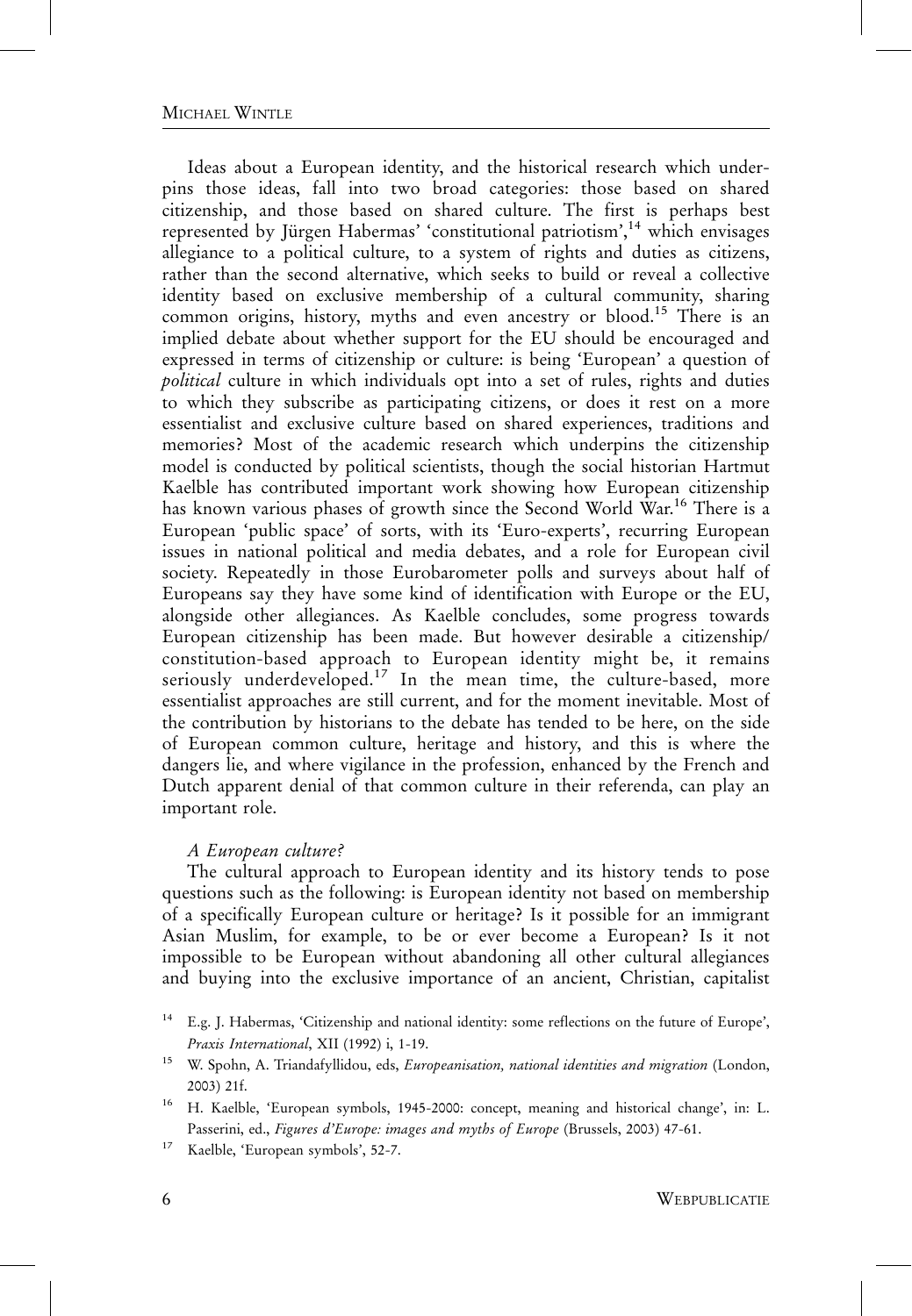heritage, however defined? It is clear that such culture-based concepts are fraught with injustices and dangers. Given that situation, as historians who provide many of the materials for the debate, we can ensure that a number of precautions are taken when approaching the subject of the origins and development of European identity, so central to legitimacy in the European Union.

First, there is a common but false assumption that culture, or indeed identity, is in any sense single or unified. That assumption immediately becomes exclusionary, whether or not it is intended to be. In fact there are many Europes, and always have been, long before the advent of the EU: each country has its own view of Europe, and Europe has been and continues to be used in a wide variety of ways in the process of national or regional identity formation.<sup>18</sup>

Second, respect for diversity is invariably cited as a core item in European culture, and indeed in European identity: it is then odd that so many protestations of European identity are cultural and exclusionary. Again, Europe means different things to different people: to be Spanish and European is not the same as feeling Polish and European, and for many migrants (including myself) and refugees the whole idea of nation-defined culture or state-limited identity is increasingly called into question.<sup>19</sup> Europe is therefore in the eye of the beholder, and there have been many different eyes, now and in the past.

Perhaps we shall continue to build a European citizenship and a European constitutional demos; that is a political choice. However, it is as yet in its infancy, and we still have a situation where the we-feelings of community are important, and the politics of identity are still being played out in terms of all other kinds of culture, as well as the political.<sup>20</sup> Historians should be sparing with declarations of what European identity is and of where its origins lie; on the occasions that pronouncements must indeed be made we should ensure that they are inclusive rather than exclusive. Of all people, historians should recall that the only previous occasions during which Europe was substantially politically united were under Napoleon and Hitler; neither of those is remembered as a happy episode.

Michael Wintle (1953) is Professor of Modern European History at the Universiteit van Amsterdam, where he leads the programmes in European Studies.

WEBPUBLICATIE 7

<sup>&</sup>lt;sup>18</sup> M. af Malmborg, B. Stråth, eds, The meaning of Europe: variety and contention with and among nations (Oxford, 2002) 10-21.

<sup>&</sup>lt;sup>19</sup> A. Paasi, 'Europe as a social process and discourse', European Urban and Regional Studies, VIII (2001) i, 7-28.

<sup>&</sup>lt;sup>20</sup> L-E. Cederman, ed., Constructing Europe's identity: the external dimension (London, 2001) 241-248.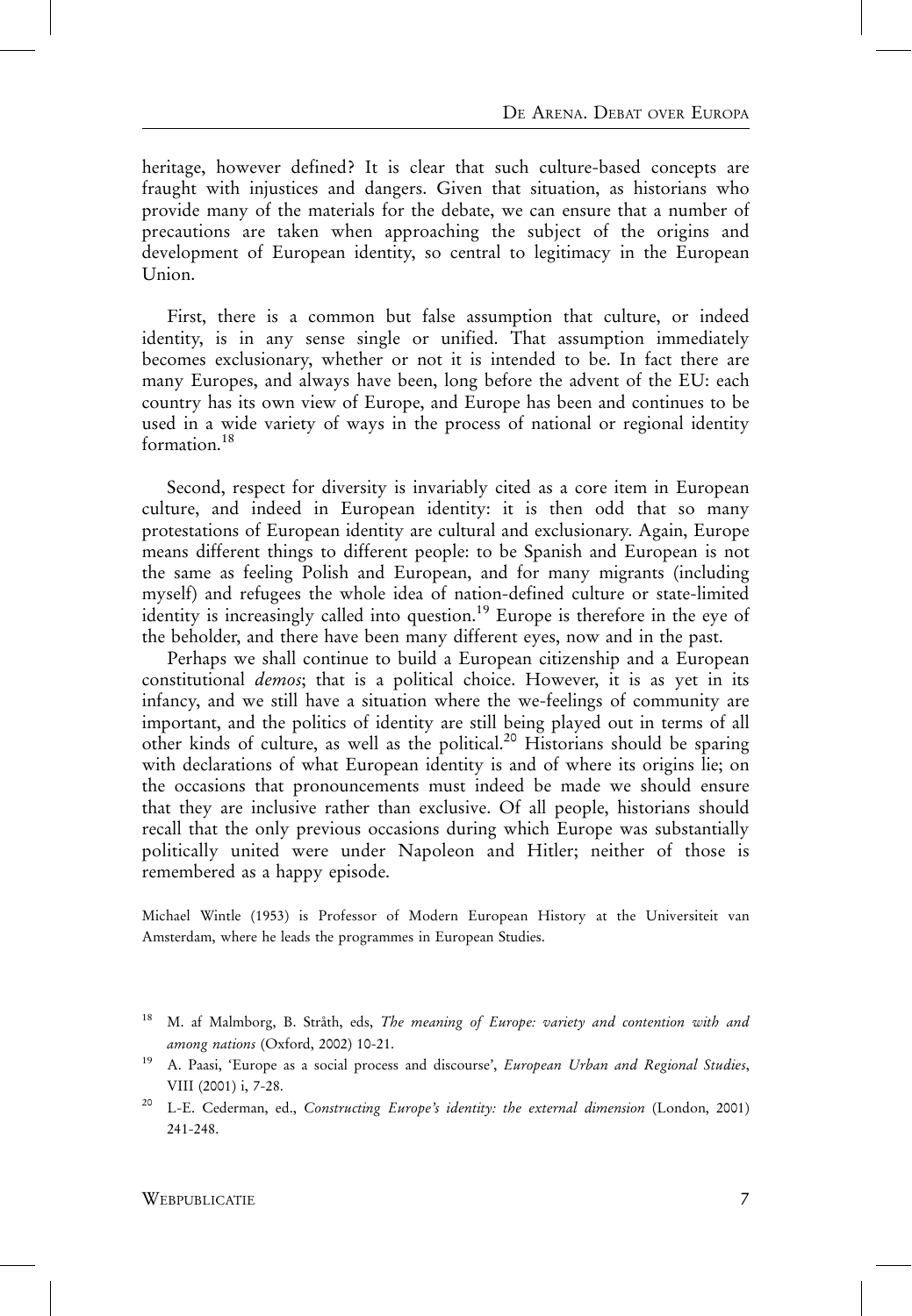Summary

Michael Wintle, 'History and public opinion: the historical profession and the French-Dutch rejection of the EU Constitutional Treaty'

In May-June 2005, the French and then the Dutch rejected the EU Constitutional Treaty. Were those events significant for the Dutch historical profession? Not very much: student demand for courses on Europe is booming and trade books on European history continue to sell well. However, the referenda do remind us of some opportunities for historians. This article argues that they should, more than ever, continue to lay bare the 'historical' nonsense that many politicians spout. In due course, historians will provide clear evidence about the reasons for the negative votes. They can also assist clarity of thinking by pointing out the anomaly of comparing the modern EU with nation states formed in the nineteenth century, and by insisting that there are many Europes, not just one. Historians should be sparing with declarations of what European identity is: Europe is, and always has been, in the eye of the beholder.